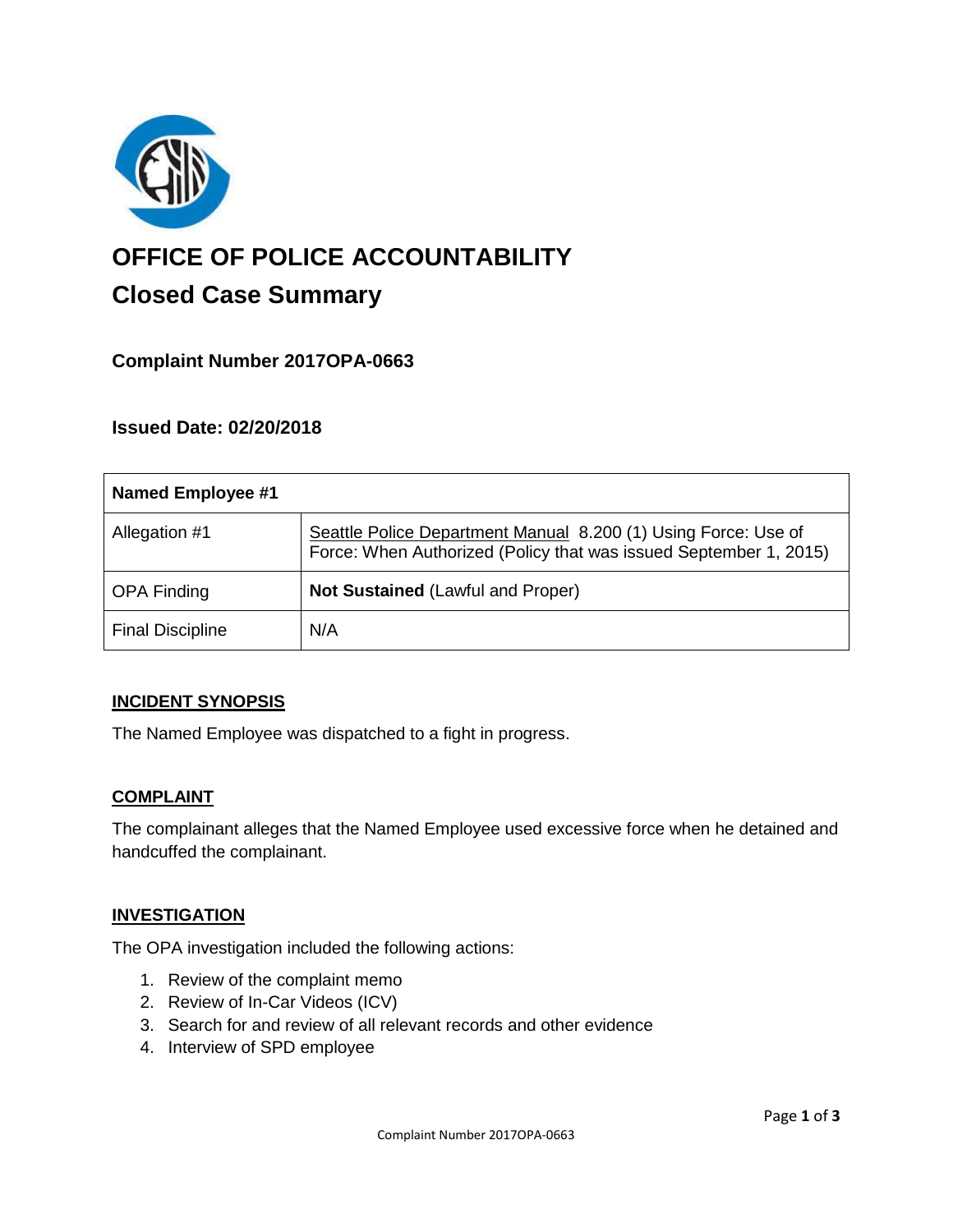### **ANALYSIS AND CONCLUSION**

SPD Policy 8.200(1) requires that force used by officers be reasonable, necessary, and proportional. Whether force is reasonable depends "on the totality of the circumstances" known to the officers at the time of the force and must be balanced against "the rights of the subject, in light of the circumstances surrounding the event." (SPD Policy 8.200(1).) The policy lists a number of factors that should be weighed when evaluating reasonableness. (See id.) Force is necessary where "no reasonably effective alternative appears to exist, and only then to the degree which is reasonable to effect a lawful purpose." (Id.) Lastly, the force used must be proportional to the threat posed to the officer. (Id.)

Here, the stop and detention of the complainant was not classified for investigation (because the only complaint made was that Named Employee #1 engaged in excessive force); however, it is important to briefly discuss this in the context of evaluating the force used by Named Employee #1. Named Employee #1 received information detailing two different descriptions of the perpetrator – one that matched the complainant and one that matched the complainant's brother. While Named Employee #1 was directly told by the witness that the perpetrator was wearing a denim jacket, Named Employee #1 reported that he "did not retain" that fact. Even had he done so, it would have been reasonable to detain both the complainant and the complainant's brother due to the multiple different descriptions received in order to conduct an investigation to determine who the perpetrator was. As such, even if Named Employee #1's belief that the complainant was the primary suspect was ultimately misplaced, the OPA Director found that he had the legal authority to temporarily detain the complainant and acted reasonably in doing so.

Notably, at the time that he made the initial contact, Named Employee #1 appeared to be the sole officer in the vicinity. As such, and based on what Named Employee #1 perceived as the complainant's continued failure to obey his orders, it was reasonable to place him into handcuffs for officer safety and to control the scene. Moreover, the actual force used to place the complainant into handcuffs appeared, from the OPA Director's review, to be reasonable. While Named Employee #1 pulled the complainant's arms behind his back, he did not twist them or appear to cause the complainant any undue pain or discomfort. At no point during the video did the OPA Director hear the complainant assert that he was in pain. Named Employee #1 did not use any other force. The OPA Director further found the force to have been necessary. Named Employee #1 reasonably believed that the complainant was a potential suspect in an assault and engaged in the lawful act of detaining him to conduct further investigation. When Named Employee #1 determined that the complainant was not compliant with his directions, again reasonably in the OPA Director's opinion, he was permitted to temporarily secure him in handcuffs. Lastly, the OPA Director found that the force was proportional, as Named Employee #1 used only that level of force needed to fulfill the lawful objective of ensuring officer safety during the pendency of the investigation.

# **FINDINGS**

#### **Named Employee #1**

#### Allegation #1

The preponderance of the evidence showed that Named Employee #1's use of force was reasonable, necessary, and proportional. Therefore a finding of **Not Sustained** (Lawful and Proper) was issued for *Using Force: Use of Force: When Authorized.*